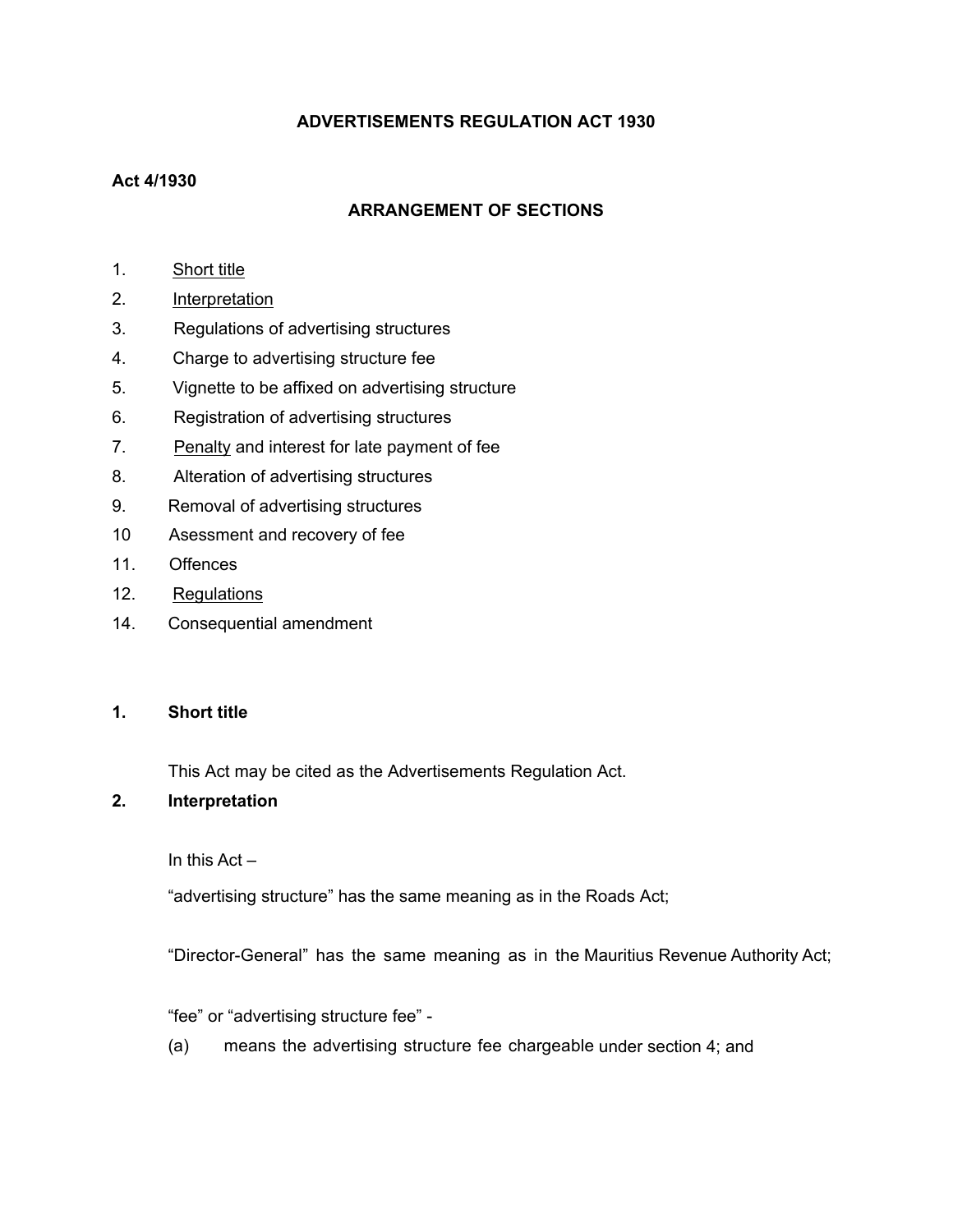- (b) includes any penalty and interest referred to in sections 6(1A) , 7 and 7A; but
- (c) does not include any fine;

"financial year" means the period of 12 months ending on 31 December in any year;

"highway authority" has the same meaning as in the Roads Act;

"local authority" has the same meaning as in the Local Government Act 2011;

## **Amended by** [Act No. 36 of [2011\]](https://supremecourt.govmu.org/_layouts/CLIS.DMS/search/searchdocumentbykey.aspx?ID=%5BAct%20No.%2036%20of%202011%5D&list=Legislations)**;** [Act No. 10 of [2017\]](https://supremecourt.govmu.org/_layouts/CLIS.DMS/search/searchdocumentbykey.aspx?ID=%5BAct%20No.%2010%20of%202017%5D&list=Legislations)

"owner", in relation to an advertising structure, includes –

- (a) the person who is the owner of the advertising structure;
- (b) in respect of an advertising structure situate on State land, or Pas Géométriques, the lessee of the site;
- (c) in respect of a leased advertising structure, the person who receives rent or, if the advertising structure were to be let, would be entitled to receive the rent, whether for his own benefit or that of another person; or
- (d) where the owner cannot be found or ascertained, the person whose product or service is being advertised by means of the structure.

## **Amended by** [Act No. 26 of [2012\]](https://supremecourt.govmu.org/_layouts/CLIS.DMS/search/searchdocumentbykey.aspx?ID=%5BAct%20No.%2026%20of%202012%5D&list=Legislations)**;** [Act No. 9 of [2015\]](https://supremecourt.govmu.org/_layouts/CLIS.DMS/search/searchdocumentbykey.aspx?ID=%5BAct%20No.%209%20of%202015%5D&list=Legislations)

#### **3. Regulation of advertising structures**

(1) The highway authority shall, for the purposes of the erection or display of an advertising structure which is visible from a motorway or main road, exercise control in accordance with sections 22 to 25 of the Roads Act.

(2) (a) Every local authority shall, in relation to the erection or display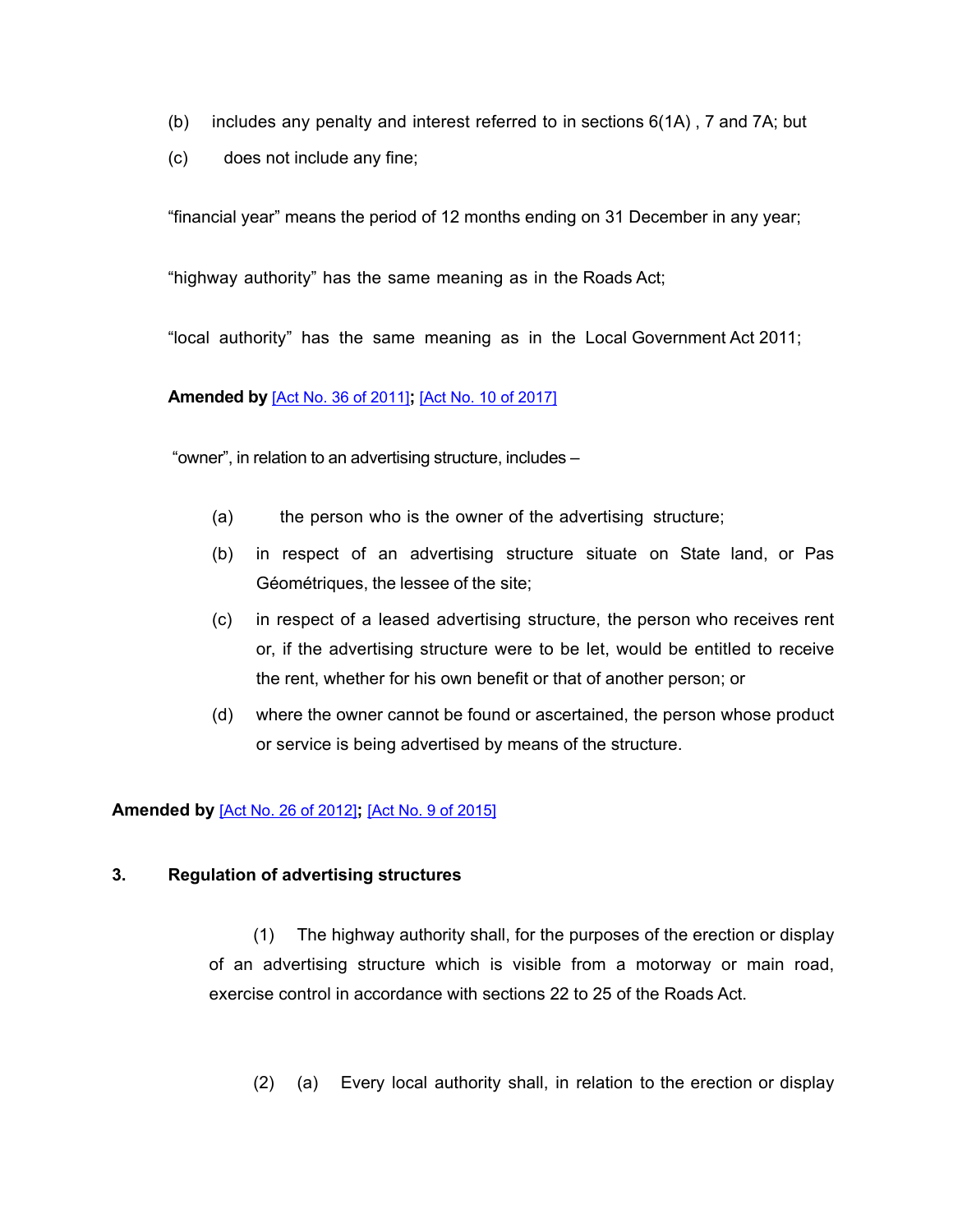of an advertising structure which is visible from an urban or a rural road, or any other place other than a motorway or main road, exercise control in accordance with sections 22 to 25 of the Roads Act, subject to such modifications, adaptations and exceptions as may be necessary to bring them in conformity with paragraph (b).

(b) Every local authority shall, for the purposes of paragraph (a), make regulations for regulating, restricting or preventing within its own area the exhibition of advertisements in such places and in such manner, or by such means, as to disfigure or injuriously affect –

- (i) the view of rural scenery from a highway or from any public place or water;
- (ii) the amenities of any town or village or of a public garden, square or pleasure promenade;
- (iii) the natural beauty of a landscape; or
- (iv) the amenities of any historic or public building or monument or of any place frequented by the public solely or chiefly on account of its beauty or historical interest.

(3) This section shall not apply to the exhibition of advertisements on or upon any platform, landing stage or wharf not belonging to or not under the control of the highway authority or a local authority.

#### **4. Charge to advertising structure fee**

(1) Subject to this section, there shall be charged, on every advertising structure, a fee to be known as "advertising structure fee".

(2) (a) Every owner of an advertising structure specified in column 1 of the Schedule shall pay to the Director- General a fee specified in column 2 of that Schedule corresponding to that advertising structure, by the date specified in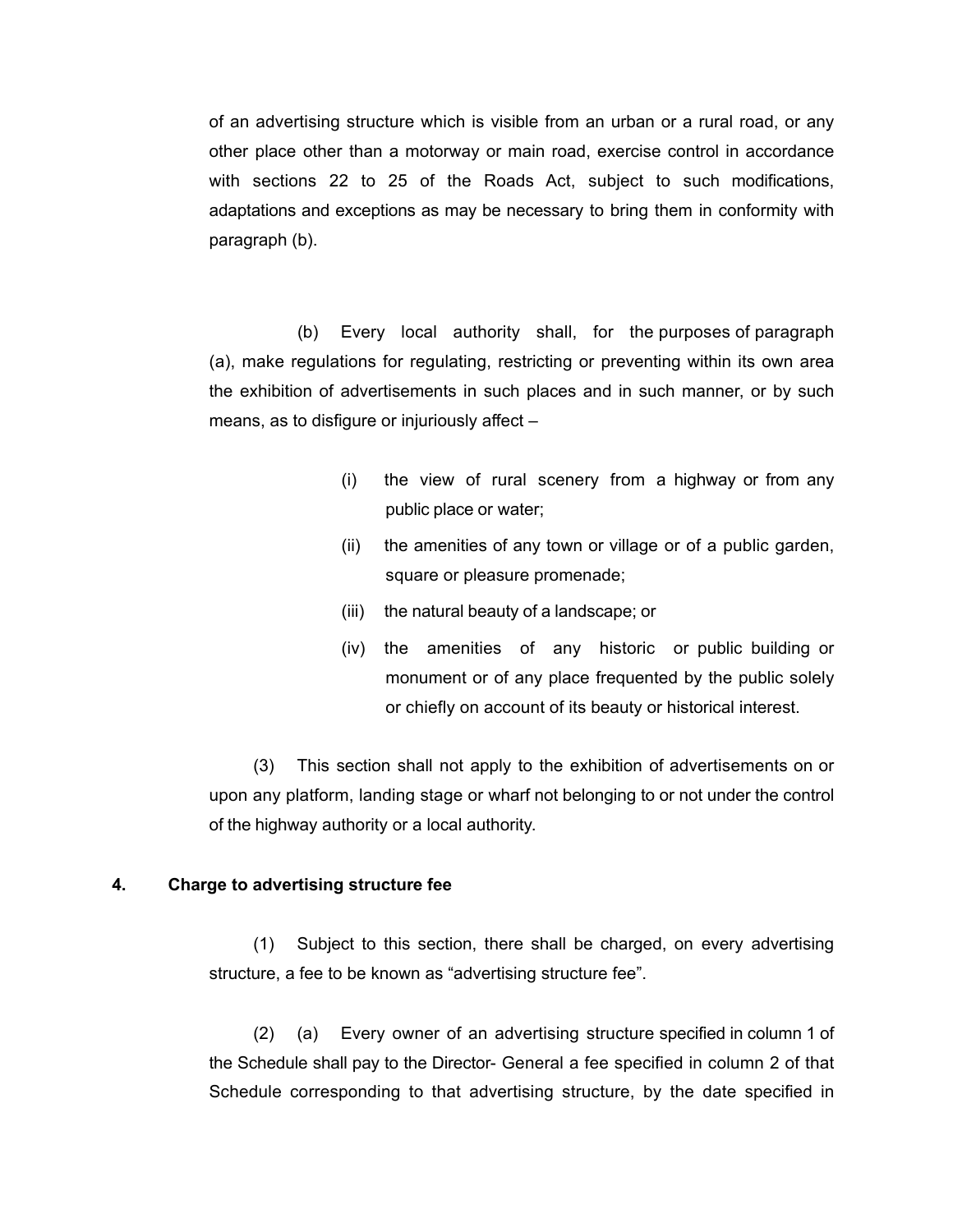column 3 of that Schedule.

(b) The fee under paragraph (a) shall be paid in such form and manner, whether in electronic form or otherwise, as the Director-General may determine.

## **Amended by** [Act No. 26 of [2012\]](https://supremecourt.govmu.org/_layouts/CLIS.DMS/search/searchdocumentbykey.aspx?ID=%5BAct%20No.%2026%20of%202012%5D&list=Legislations)

## **5. Display of registered mark**

(1) Every owner of an advertising structure registered under section 6 shall, within one month of the date of the registration, affix or cause to be affixed a registered mark, consisting of his name and registration number, on the advertising structure in accordance with such specifications as may be determined by the Director-General.

(2) Where the advertising structure was registered under section 6 before the commencement of this section, its owner shall, not later than 3 months after the commencement of this section, comply with subsection (1).

(3) (a) Where an owner fails to affix a registered mark or fails to affix a registered mark in accordance with subsection (1), as the case may be, he shall be liable to pay to the Director-General a penalty of 10, 000 rupees for each quarter or part of a quarter during which the registered mark is not affixed or the registered mark is not affixed in accordance with subsection (1).

(a) The penalty under paragraph (a) shall not, in the aggregate, exceed 50, 000 rupees.

(4) Section 7A shall apply to subsection (3) with such modifications and adaptations as may be necessary.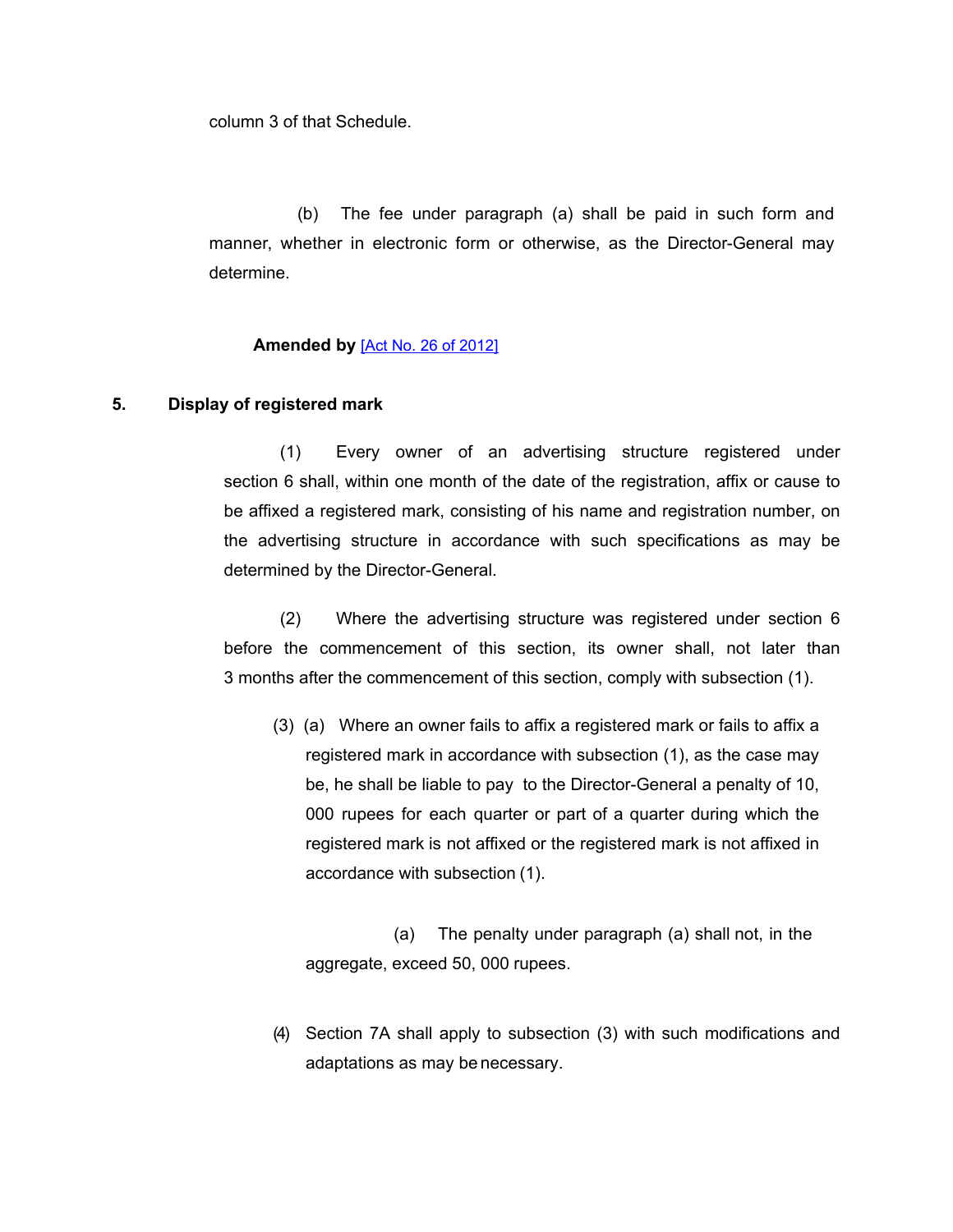## **6. Registration of advertising structures**

(1) (a) Subject to this section, every owner shall, on receipt of a written permission from the highway authority or any local authority, as the case may be, for the erection of an advertising structure, register the advertising structure with the Director-General, not later than 14 days from the date of the permission.

(b) Registration under paragraph (a) shall be made in such form and manner as the Director-General may determine and shall be accompanied by a certified copy of the permission referred to in that paragraph.

(1A) Any owner who fails to register his advertising structure within the time limit specified in subsection (1)(a) shall be liable to pay to the Director-General, in addition to the appropriate fee specified in the second column of the Schedule, a penalty of 50 per cent of that fee.

(2) (a) The highway authority or the local authority, as the case may be, shall, not later than 10 January 2012, provide a list of all permissions for an advertising structure which is valid as at 31 December 2011, together with details of the advertising structure, to the Director-General, in such form and manner as may be mutually agreed.

(b) On receipt of the list of permissions provided under paragraph (a), the Director-General shall register the advertising structures referred to in that list, and those advertising structures shall be deemed to have been registered under this section.

## **Amended by** [Act No. 9 of [2015\]](https://supremecourt.govmu.org/_layouts/CLIS.DMS/search/searchdocumentbykey.aspx?ID=%5BAct%20No.%209%20of%202015%5D&list=Legislations)

#### **7. Penalty and interest for late payment of fee**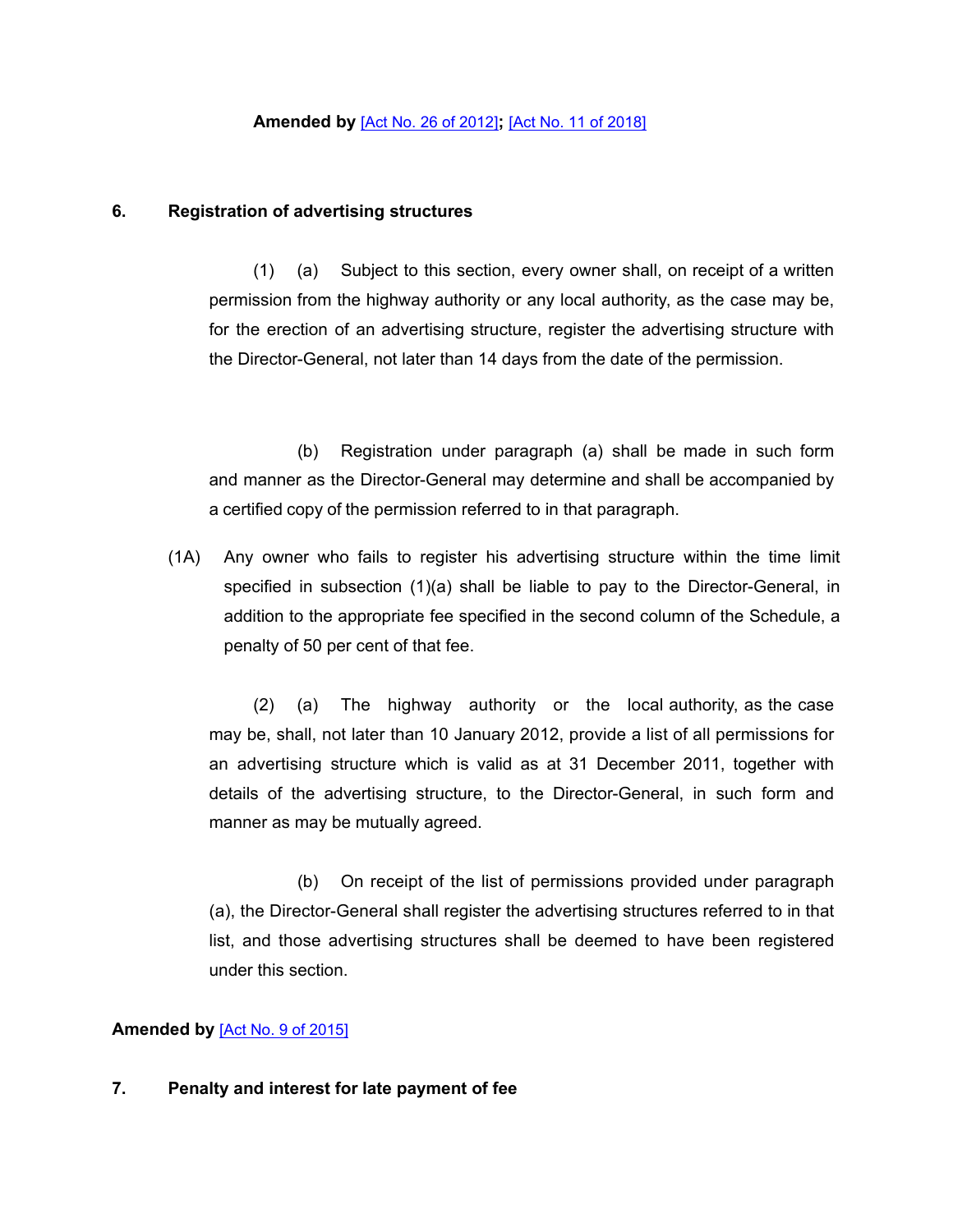(1) Where an owner fails to pay any fee on the last day on which it is payable, he shall be liable to pay to the Director-General, in addition to the fee –

- (a) a penalty of 5 per cent of the fee; and
- (b) interest at the rate of one per cent per month or part of the month on any amount of fee unpaid up to the date of payment.

(2) Any owner who fails to pay the fee under sections 4 and 7 shall commit an offence and shall, on conviction, be liable to a fine not exceeding 50,000 rupees and to imprisonment for a term not exceeding 12 months.

## **7A. Penalty in respect of non-registered advertising structure**

(1) Without prejudice to any action which the highway authority or local authority, as the case may be, may take under any enactment, where an owner has erected an advertising structure without the prior written permission of the highway authority or local authority, as the case may be, the Director-General shall, by notice in writing, require the owner to pay, not later than 28 days from the date of the notice, in respect of every financial year until the advertising structure is duly registered under section 6, a penalty equivalent to

3 times the appropriate fee specified in the Schedule.

(2) Where an owner who has been issued with a notice under subsection (1) is dissatisfied with the notice, he may, within 28 days from the date of the notice, object to the claim in the manner specified in section 38 of the Value Added Tax Act.

(3) The procedure set out in sections 38 and 39 of the Value Added Tax Act shall apply to an objection made under subsection (2).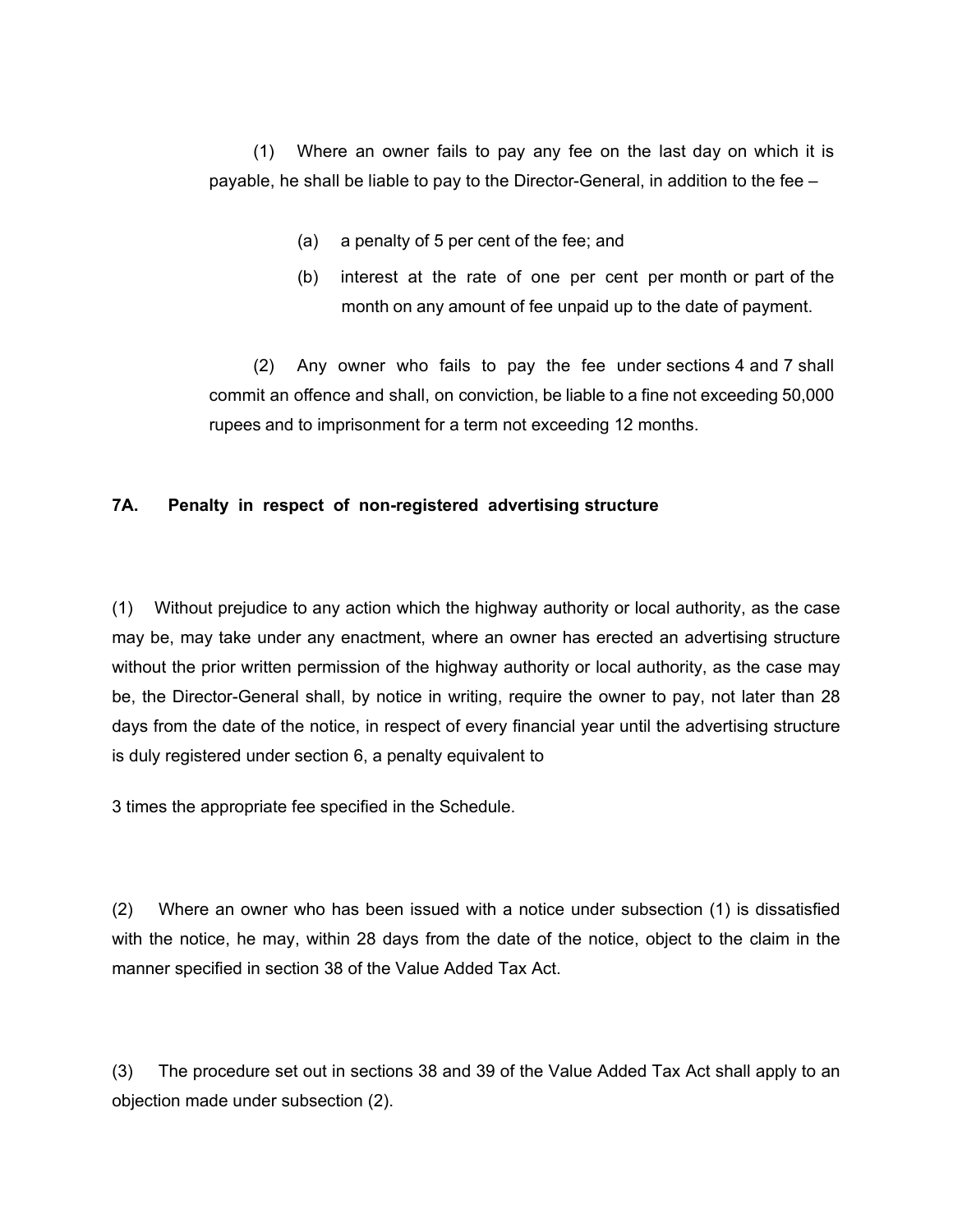(4) Where the owner referred to in subsection (2) is aggrieved by a determination of his objection, he may lodge written representations with the Clerk of the Assessment Review Committee in accordance with section 19 of the Mauritius Revenue Authority Act.

**Amended by** [Act No. 10 of [2017\]](https://supremecourt.govmu.org/_layouts/CLIS.DMS/search/searchdocumentbykey.aspx?ID=%5BAct%20No.%2010%20of%202017%5D&list=Legislations)

## **8. Adjustment of fee following alteration of advertising structure**

The advertising structure fee chargeable under section 4 on an advertising structure shall be adjusted in accordance with the Schedule to reflect any alteration to the advertising structure.

## **Amended by** [Act No. 26 of [2012\]](https://supremecourt.govmu.org/_layouts/CLIS.DMS/search/searchdocumentbykey.aspx?ID=%5BAct%20No.%2026%20of%202012%5D&list=Legislations)

## **9. Deregistration of advertising structure on removal**

Where an advertising structure is removed pursuant to section 22(2A) or 23(2) of the Roads Act, the Director-General shall –

- (a) ensure that the advertising structure fee payable on the advertising structure has been paid; and
- (b) deregister the advertising structure.

## **Amended by** [Act No. 26 of [2012\]](https://supremecourt.govmu.org/_layouts/CLIS.DMS/search/searchdocumentbykey.aspx?ID=%5BAct%20No.%2026%20of%202012%5D&list=Legislations)

## **10. Assessment and recovery of fee**

The provisions of Parts VII, VIII and IX and sections 67 to 71 of the Value Added Tax Act shall apply to the fee with such modifications, adaptations and exceptions as may be necessary to bring them in conformity with this Act.

## **11. Offences**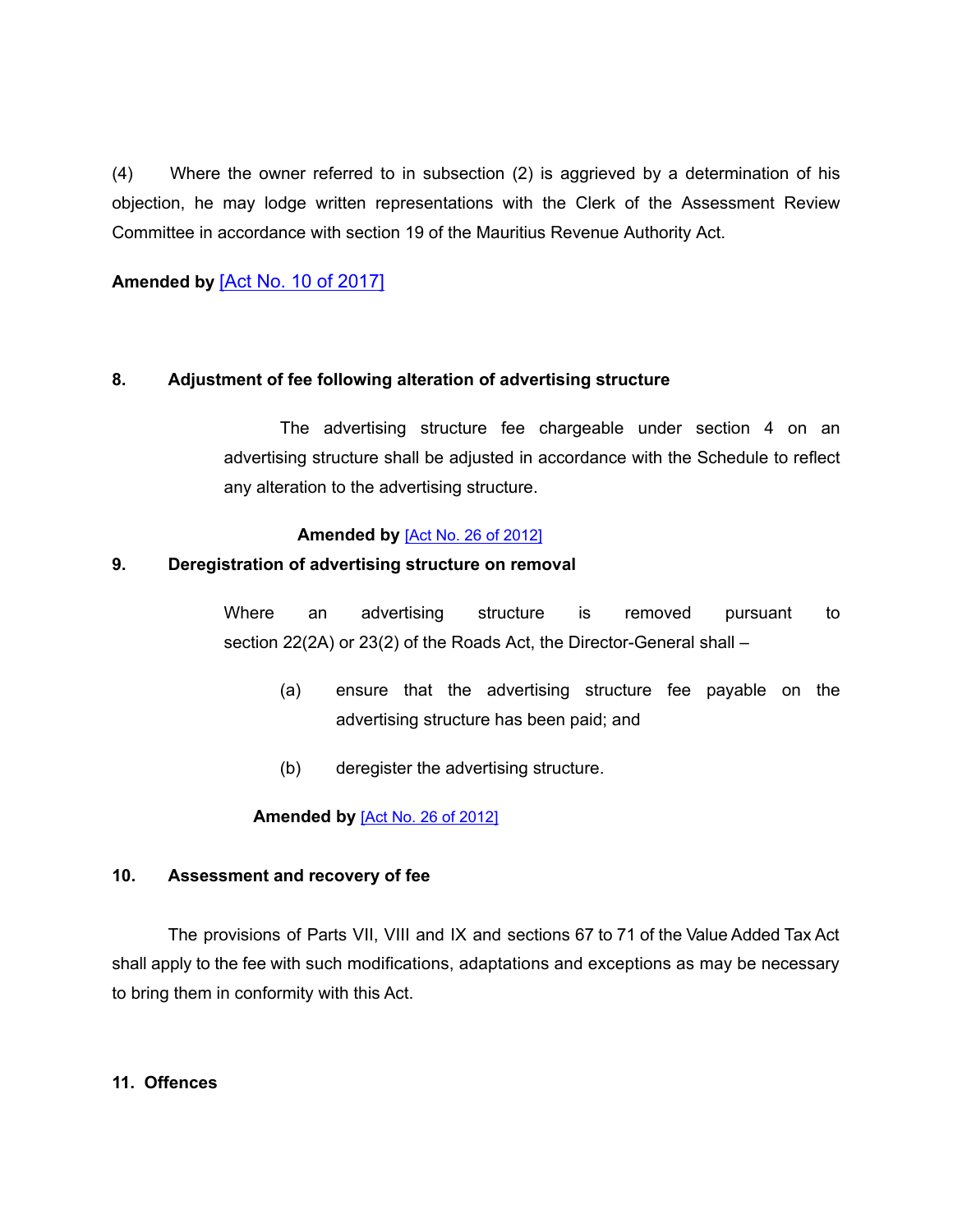Any owner who fails –

- (a) to affix a registered mark in accordance with section 5;
- (aa) to affix a registered mark under section 5; or

(b) to register his advertising structure with the Director-General under section 6,

shall commit an offence and shall, on conviction, be liable to a fine of not less than 10, 000 rupees and not exceeding 50, 000 rupees.

## **Amended by** [Act No. 26 of [2012\]](https://supremecourt.govmu.org/_layouts/CLIS.DMS/search/searchdocumentbykey.aspx?ID=%5BAct%20No.%2026%20of%202012%5D&list=Legislations)**;** [Act No. 11 of [2018\]](https://supremecourt.govmu.org/_layouts/CLIS.DMS/search/searchdocumentbykey.aspx?ID=%5BAct%20No.%2011%20of%202018%5D&list=Legislations)

## **12. Regulations**

(1) The Minister to whom responsibility for the subject of finance is assigned may –

- (a) make such regulations as he thinks fit for the purposes of this Act;
	- (b) by regulations, amend the Schedule.

(2) Any regulations made under this Act may provide for the taking of fees and levying of charges.

## **13. Transitional provision**

- (1) Any fee unpaid to a local authority in respect of
	- (a) display of an advertisement on electronic board or any other electronic medium –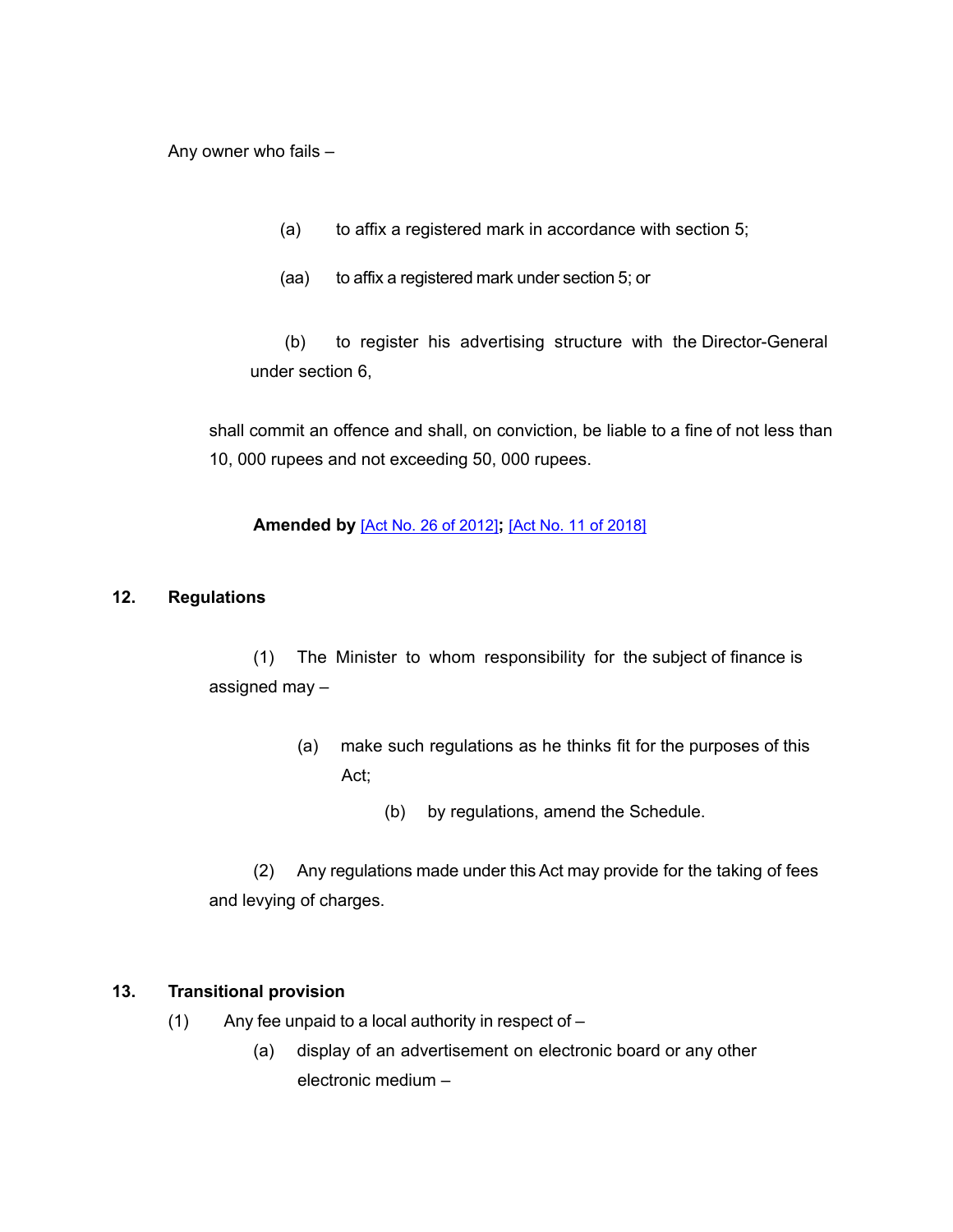- (i) of not more than 3 square metres (per 0.1 square metres);
- (ii) of more than 3 square metres (per additional 0.1 square metres or fraction thereof); or
- (b) display of an advertisement on field board or billboard –

(i) of not more than 3 square metres (per 0.1 square metres);

(ii) of more than 3 square metres (per additional 0.1 square metres or fraction thereof),

as at 31 December 2011 shall be paid to the local authority not later than 31 January 2012.

(2) In this section, "fee" means the fee payable under the Local Government Act 2003.

## **14. Consequential amendment**

The Local Government Act 2003 is amended, in the Eighth Schedule, in Part II, by deleting the following items –

> Display of an advertisement on electronic board or any other electronic medium –

- (a) of not more than 3 square metres (per 0.1 square metres);
- (b) of more than 3 square metres (per additional 0.1 square metres or fraction thereof)

Display of an advertisement on field board or billboard –

- (a) of not more than 3 square metres (per 0.1 square metres);
- (b) of more than 3 square metres (per additional 0.1 square metres or fraction thereof)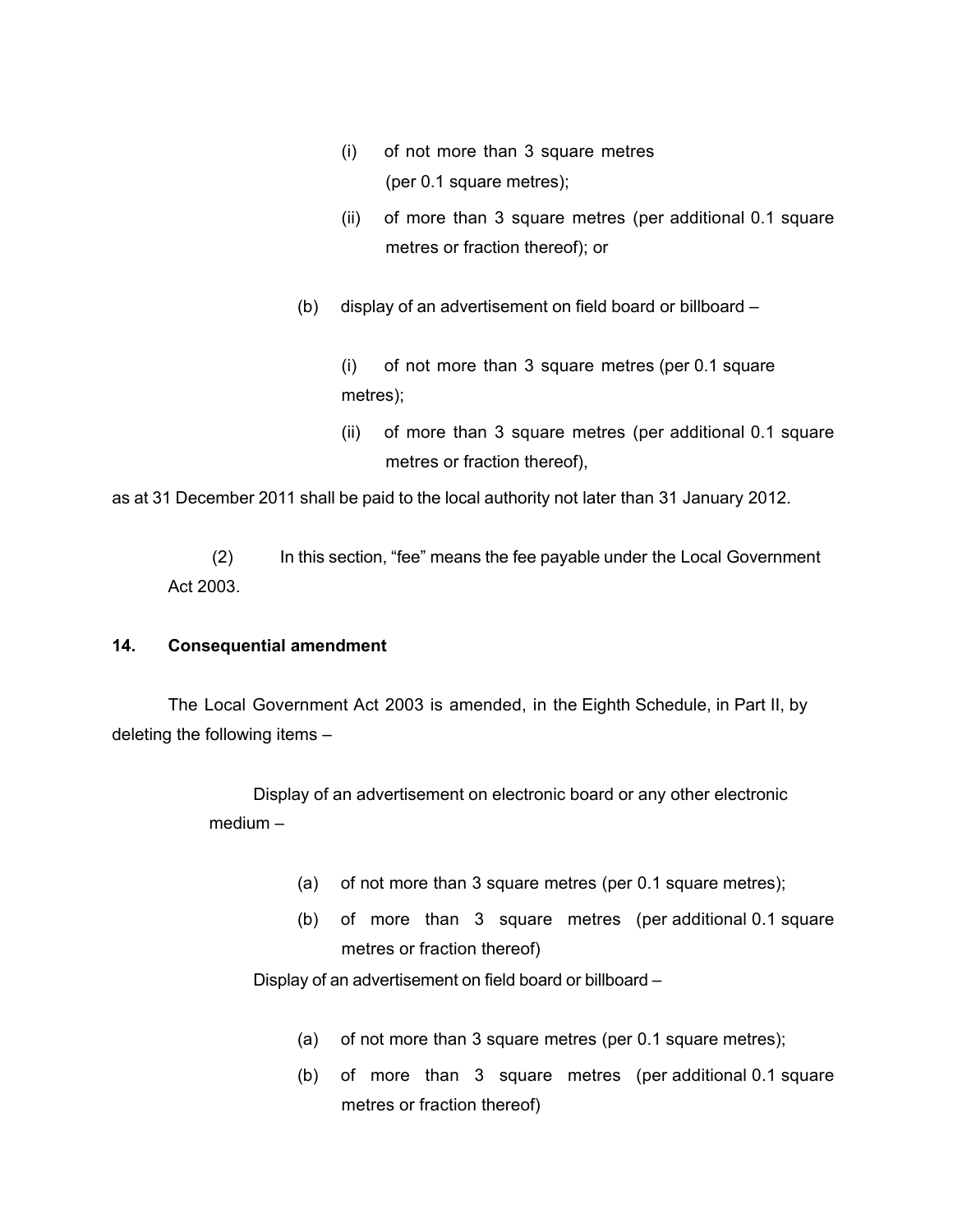# **SCHEDULE**

[Section 4]

## **ADVERTISING STRUCTURE FEE**

| Advertising structure of an area |                                                                | Fee chargeable in<br>respect of every<br>financial year or every<br>quarter |         | Date payable                                                                                               |  |
|----------------------------------|----------------------------------------------------------------|-----------------------------------------------------------------------------|---------|------------------------------------------------------------------------------------------------------------|--|
|                                  |                                                                | <b>Financial</b><br>Year                                                    | Quarter |                                                                                                            |  |
| (a)                              | not exceeding $2 \text{ m}^2$                                  | 5,000                                                                       | 1,250   | In respect of every financial year -<br>(a)                                                                |  |
| (b)                              | exceeding $2 \text{ m}^2$ but not<br>exceeding $3 \text{ m}^2$ | 7,500                                                                       | 1,875   | Where a written permission from the<br>highway authority or a local authority<br>has been granted -        |  |
| (c)                              | exceeding $3 \text{ m}^2$ but not<br>exceeding $4 \text{ m}^2$ | 10,000                                                                      | 2,500   | (i) before 1 January 2013 and is in<br>force at 31 December 2012, the                                      |  |
| (d)                              | exceeding $4 \text{ m}^2$ but not<br>exceeding $5 \text{ m}^2$ | 12,500                                                                      | 3,125   | fee chargeable shall be payable<br>not later than 31 January 2013;<br>(ii) on or after 1 January 2013, the |  |
| (e)                              | exceeding $5 \text{ m}^2$ but not<br>exceeding $6 \text{ m}^2$ | 15,000                                                                      | 3,750   | fee chargeable shall be payable<br>not later than one month after                                          |  |